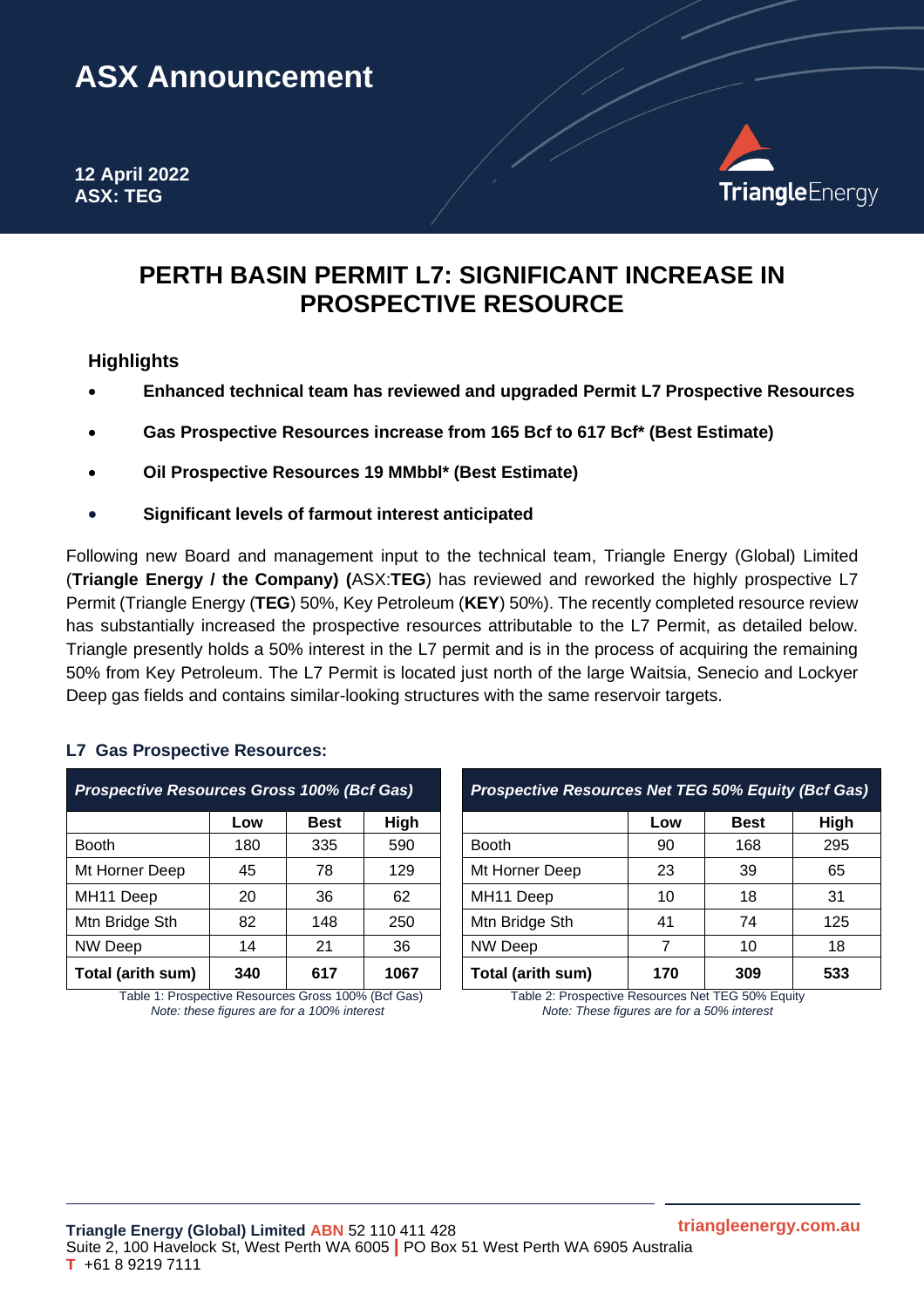



Figure 1: Permit L7 Top High Cliff Sandstone Depth Map

- Note: The Booth prospect has a Most Likely prospective resource of 335 Bcf within Permit L7, with further resources located in adjacent acreage.
- Note: The estimated quantities of petroleum that may potentially be recovered by the application of a future development project relate to undiscovered accumulations. These estimates have both an associated risk of discovery and a risk to development. Further exploration appraisal and evaluation is required to determine the existence of a significant quantity of potentially moveable hydrocarbons. The estimates shown in this document are unrisked.

| <b>Prospective Resources Gross 100% (MMstb Oil)</b> |     |             |      |  |  |  |
|-----------------------------------------------------|-----|-------------|------|--|--|--|
|                                                     | Low | <b>Best</b> | High |  |  |  |
| Mount Horner 11 Updip                               | 0.6 | 2.2         | 7.4  |  |  |  |
| Arranoo Updip                                       | 0.7 | 1.8         | 3.4  |  |  |  |
| WhatNot                                             | 2.2 | 3.1         | 4.0  |  |  |  |
| <b>Delilah Footwall</b>                             | 1.1 | 1.6         | 2.1  |  |  |  |
| Longhorn                                            | 2.9 | 4.2         | 5.5  |  |  |  |
| <b>Hinkley A</b>                                    | 2.9 | 4.2         | 5.5  |  |  |  |
| Hinkley B                                           | 1.5 | 2.1         | 2.7  |  |  |  |
| Total (arithmetic sum)                              | 12  | 19          | 31   |  |  |  |

### **L7 Oil Prospective Resources**

| Table 3: Prospective Resources Gross 100% (MMstb Oil) |  |
|-------------------------------------------------------|--|
|-------------------------------------------------------|--|

| <b>Prospective Resources Gross 100% (MMstb Oil)</b> |         |             |             | <b>Prospective Resources Net TEG 50% Equity (MMstb Oil)</b> |         |             |      |
|-----------------------------------------------------|---------|-------------|-------------|-------------------------------------------------------------|---------|-------------|------|
|                                                     | Low     | <b>Best</b> | <b>High</b> |                                                             | Low     | <b>Best</b> | High |
| Mount Horner 11 Updip                               | 0.6     | 2.2         | 7.4         | Mount Horner 11 Updip                                       | 0.3     | 1.1         | 3.7  |
| Arranoo Updip                                       | 0.7     | 1.8         | 3.4         | Arranoo Updip                                               | 0.4     | 0.9         | 1.7  |
| WhatNot                                             | 2.2     | 3.1         | 4.0         | WhatNot                                                     | 1.1     | 1.6         | 2.0  |
| Delilah Footwall                                    | 1.1     | 1.6         | 2.1         | Delilah Footwall                                            | 0.6     | 0.8         | 1.0  |
| Longhorn                                            | 2.9     | 4.2         | 5.5         | Longhorn                                                    | $1.5\,$ | 2.1         | 2.7  |
| Hinkley A                                           | 2.9     | 4.2         | 5.5         | Hinkley A                                                   | 1.5     | 2.1         | 2.7  |
| Hinkley B                                           | 1.5     | 2.1         | 2.7         | Hinkley B                                                   | 0.7     | 1.1         | 1.4  |
| Total (arithmetic sum)                              | $12 \,$ | 19          | 31          | <b>Total (arithmetic sum)</b>                               | 6       | 10          | 15   |

*Table 4: Prospective Resources Net TEG 50% Equity (MMstb Oil)*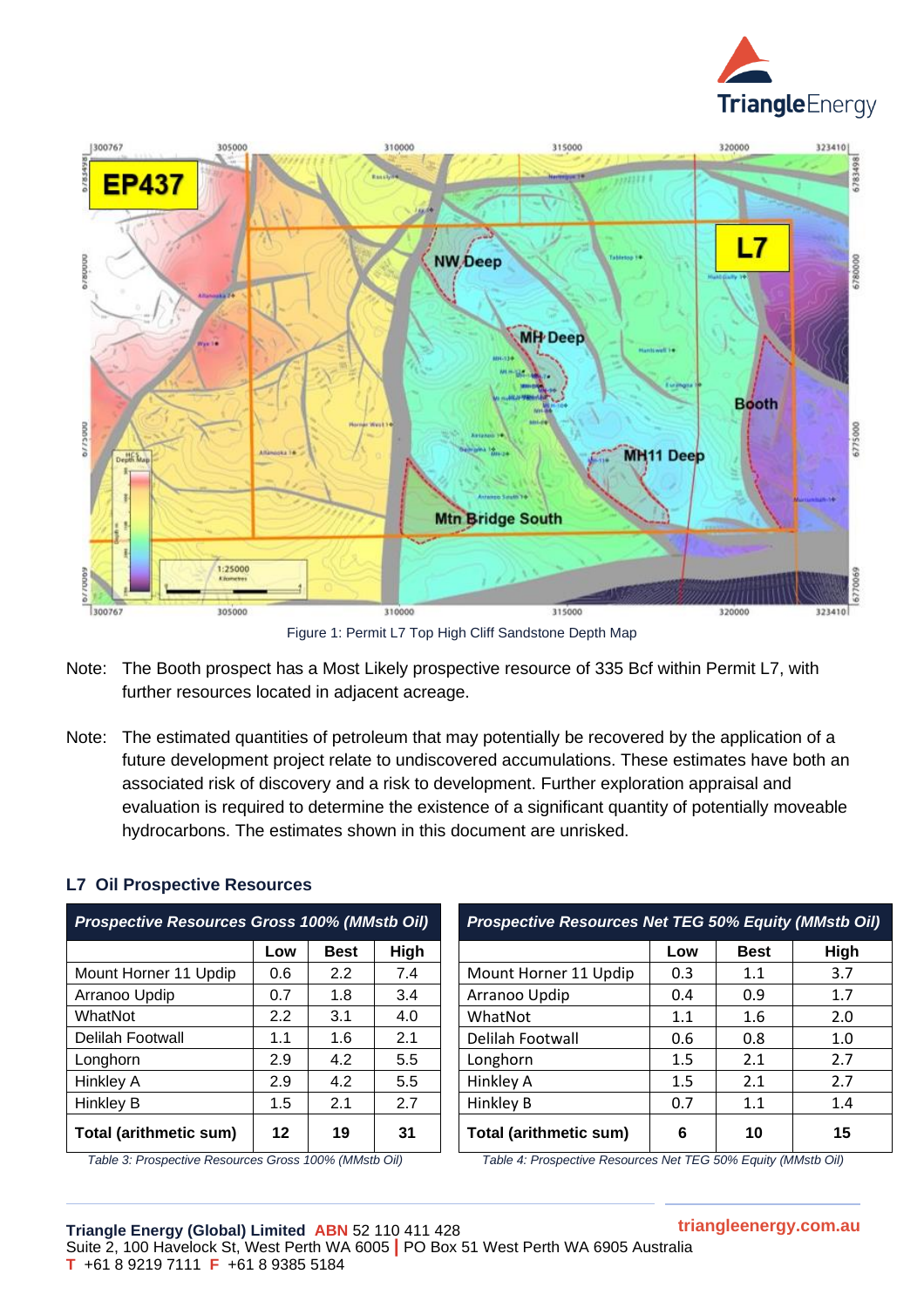



*Figure 2:Base Kockatea Depth Map*

Triangle is in the process of acquiring an interest in Permit EP 437, therefore we do not quote resources for that permit until we have completed the transaction.

**The Managing Director, Mr Conrad Todd said "** *I am pleased to report to shareholders that Triangle has added to the capacity and increased the focus of the subsurface team resulting in a technical review and substantial increase in the resources attributable to the L7 project. Net resources will double when we complete the acquisition of the remaining 50% interest from Key.*

*Triangle continues to progress the acquisition of 3D seismic over these prospects and leads which we expect to increase chance of success and enable us to bring a partner into the L7 permit. "*

**Authorised for Release by:** The Board of Directors

**ENDS**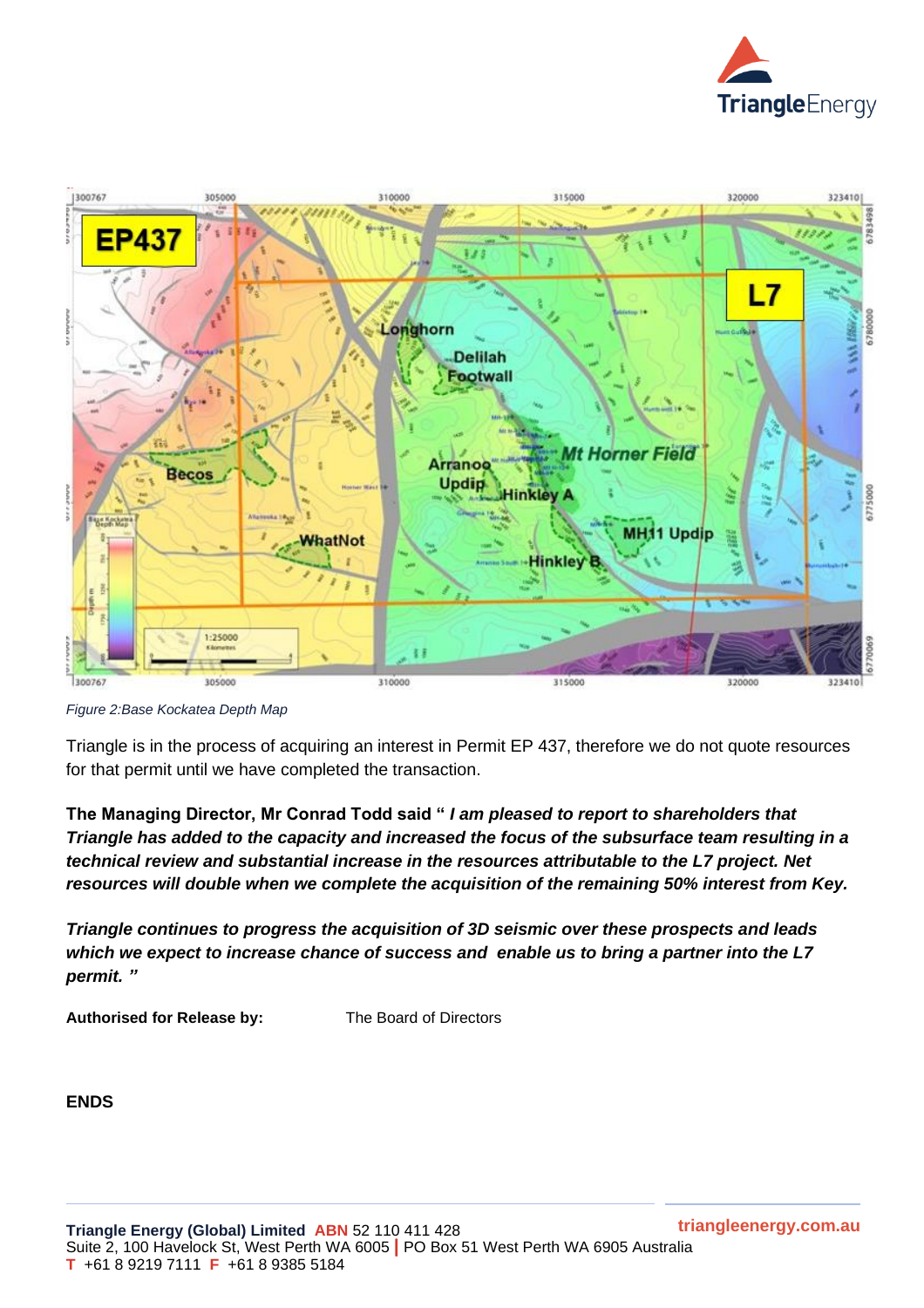

**For more information Mr Conrad Todd** 

Managing Director E: ctodd@triangleenergy.com.au Ph: +61 8 9219 7111

**General Shareholder Enquiries** info@triangleenergy.com.au

#### **Qualified Petroleum Reserves and Resources Evaluator Statement:**

*The Prospective Resources are based on and fairly represent information and supporting documentation prepared and authorized by the Company's Subsurface Manager Mr Matt Fittall, who is a full-time employee of Triangle Energy (Global) Limited.Mr Fittall has provided his written consent to the form and context in which the information that relates to the resources as presented. Mr. Fittall is a Geologist BSc (hons) Geology with over 30 years experience practicing in Petroleum Geology. Mr Fittall is a member of the Petroleum Exploration Society of Australia (PESA).*

*Prospective Resources are the estimated quantities of petroleum that may potentially be recovered by the application of a future future development project relate to undiscovered accumulations. These estimates have both an associated risk of discovery and a risk to development. Further exploration appraisal and evaluation is required to determine the existence of a significant quantity of potentially moveable hydrocarbons.*

*The estimates of Prospective Resources included in the announcement have been prepared in accordance with the definitions and guidelines set forth in the Petroleum Resources Management System ("PRMS") as revised in June 2018 by the Society of Petroleum Engineers. The PRMS defines prospective resources as those quantities of petroleum which are estimated, as of a given date, to be potentially recoverable from undiscovered accumulations.*

*All Prospective Resources indicated within the updated L7 resources tables are calculated for a Gross 100% interest in the Permit and for TEG's Net 50% interest in the Permit.* 

*These prospects were mapped using 2D seismic data which has been recently reviewed and reinterpreted. TEG has applied a range of reservoir parameters based on regional well information.*

*The evaluation date for the Prospective Resources stated within this document is 11th April 2022, this superceded the previous resource calculation released to the ASX on 20th August 2021.*

*The Prospective Resources were calculated using a probabilistic method, then resource ranges for the prospects and leads were summed arithmetically.*

*The volumes reported are "Unrisked" in the sense that the Geological Chance of Success (GCoS) factor has not been applied to the designated volumes but currently are considered to be in the moderate to high range.*

#### **About Triangle Energy (Global) Ltd**

*Triangle Energy (Global) Ltd is an ASX listed (ASX:TEG) oil producer and explorer based in Perth, Western Australia. The Company has a 78.75% interest in, and is Operator of, the producing Cliff Head Oil Field, which includes the Arrowsmith Stabilisation Plant. Triangle also has a 50% share of the Mt Horner L7 production licence and a 45% share of the Xanadu-1 Joint Venture, both located in the Perth Basin.*